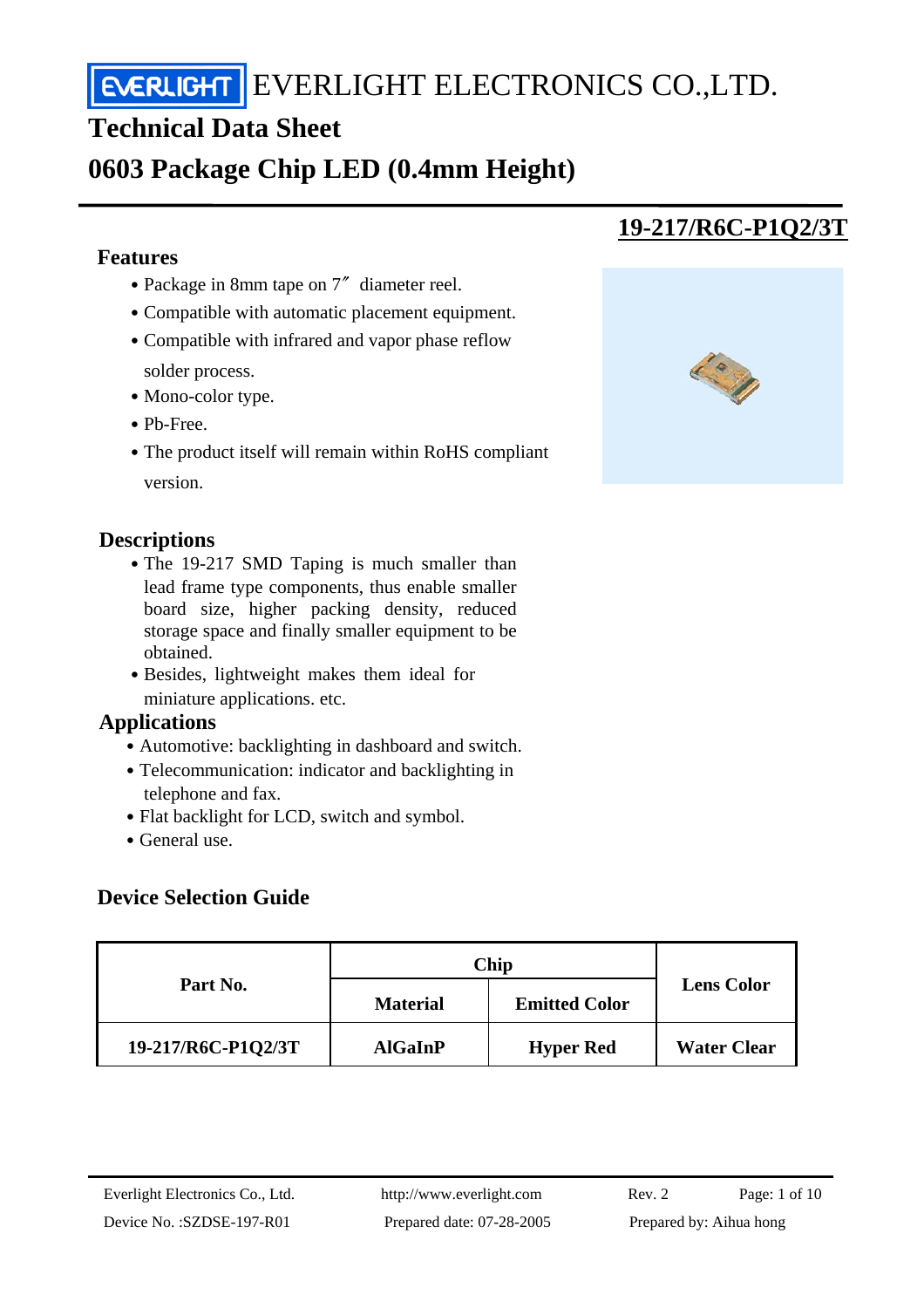

### **Package Outline Dimensions**



**Note:** The tolerances unless mentioned is  $\pm 0.1$ mm, Unit = mm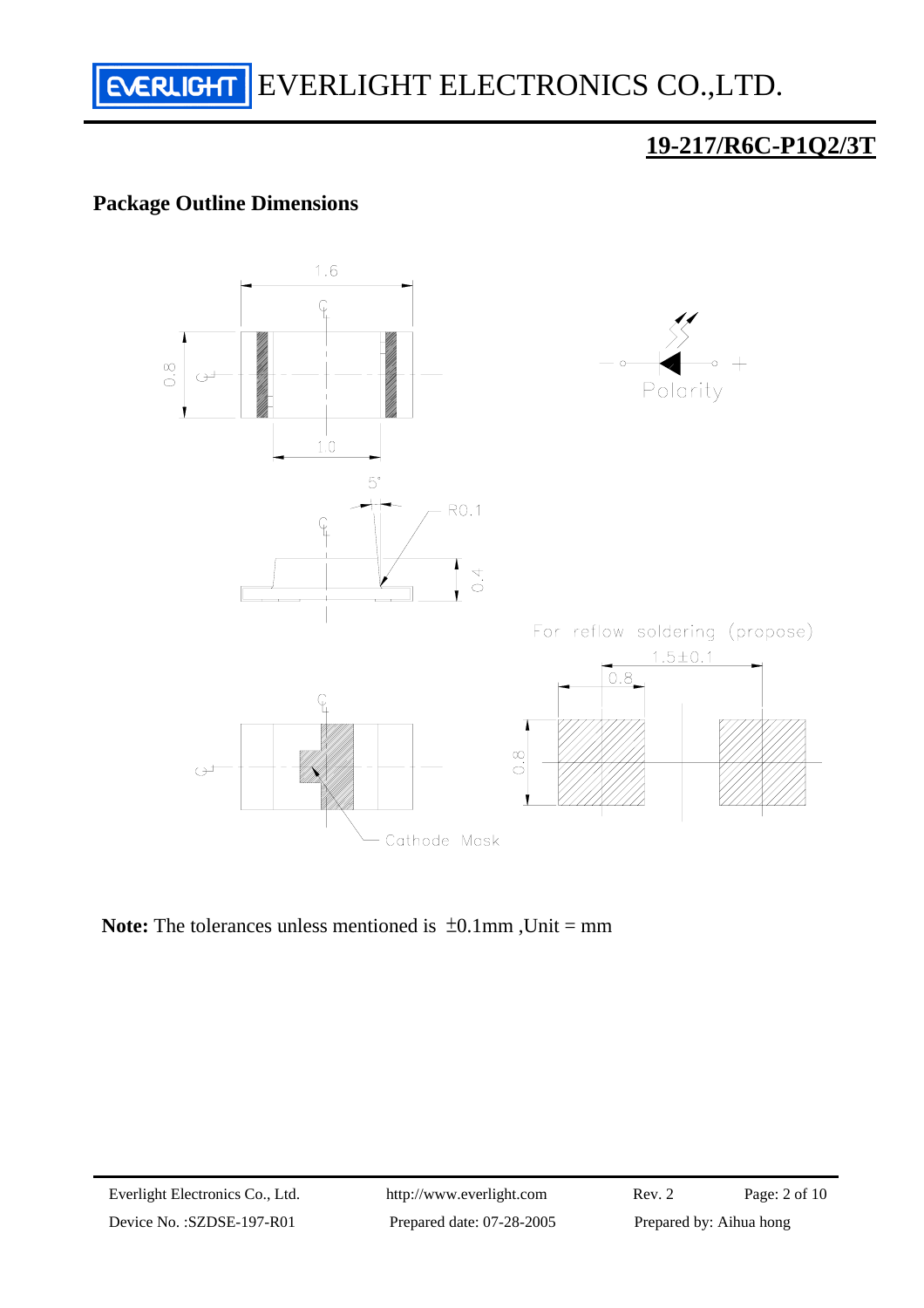## **19-217/R6C-P1Q2/3T**

#### **Absolute Maximum Ratings (Ta=25**℃**)**

| Parameter                                                     | Symbol      | Rating                | Unit                |
|---------------------------------------------------------------|-------------|-----------------------|---------------------|
| <b>Reverse Voltage</b>                                        | $V_{R}$     | 5                     | $\rm V$             |
| <b>Forward Current</b>                                        | $I_F$       | 25                    | mA                  |
| <b>Operating Temperature</b>                                  | Topr        | $-40 \sim +85$        | °C                  |
| <b>Storage Temperature</b>                                    | <b>Tstg</b> | $-40 \sim +90$        | $\int_{0}^{\infty}$ |
| <b>Soldering Temperature</b>                                  | Tsol        | $260$ (for 5 seconds) | $\int_{0}^{\infty}$ |
| Electrostatic Discharge                                       | <b>ESD</b>  | 2000                  | V                   |
| <b>Power Dissipation</b>                                      | Pd          | 60                    | mW                  |
| <b>Peak Forward Current</b><br>(Duty $1/10 \text{ @ } 1KHz$ ) | $I_{FP}$    | 60                    | mA                  |

#### **Electro-Optical Characteristics (Ta=25**℃**)**

| Parameter                              | Symbol           | Min. | Typ. | Max. | Unit    | Condition  |  |
|----------------------------------------|------------------|------|------|------|---------|------------|--|
| Luminous Intensity                     | Iv               | 45   |      | 112  | mcd     |            |  |
| Peak Wavelength                        | $\lambda$ p      |      | 632  |      | nm      |            |  |
| Dominant Wavelength                    | $\lambda$ d      |      | 624  |      | nm      |            |  |
| <b>Spectrum Radiation</b><br>Bandwidth | $\wedge \lambda$ |      | 20   |      | nm      | $IF = 5mA$ |  |
| Viewing Angle                          | $2 \theta$ 1/2   |      | 120  |      | deg     |            |  |
| <b>Forward Voltage</b>                 | $V_{\rm F}$      |      | 2.0  | 2.4  | V       |            |  |
| <b>Reverse Current</b>                 | IR               |      |      | 10   | $\mu$ A | $V_R = 5V$ |  |

#### **Notes:**

 **1.Tolerance of Luminous Intensity** ±**10%** 

#### **2.Tolerance of Dominant Wavelength** ±**1nm**

 **3.Tolerance of Forward Voltage** ±**0.05V**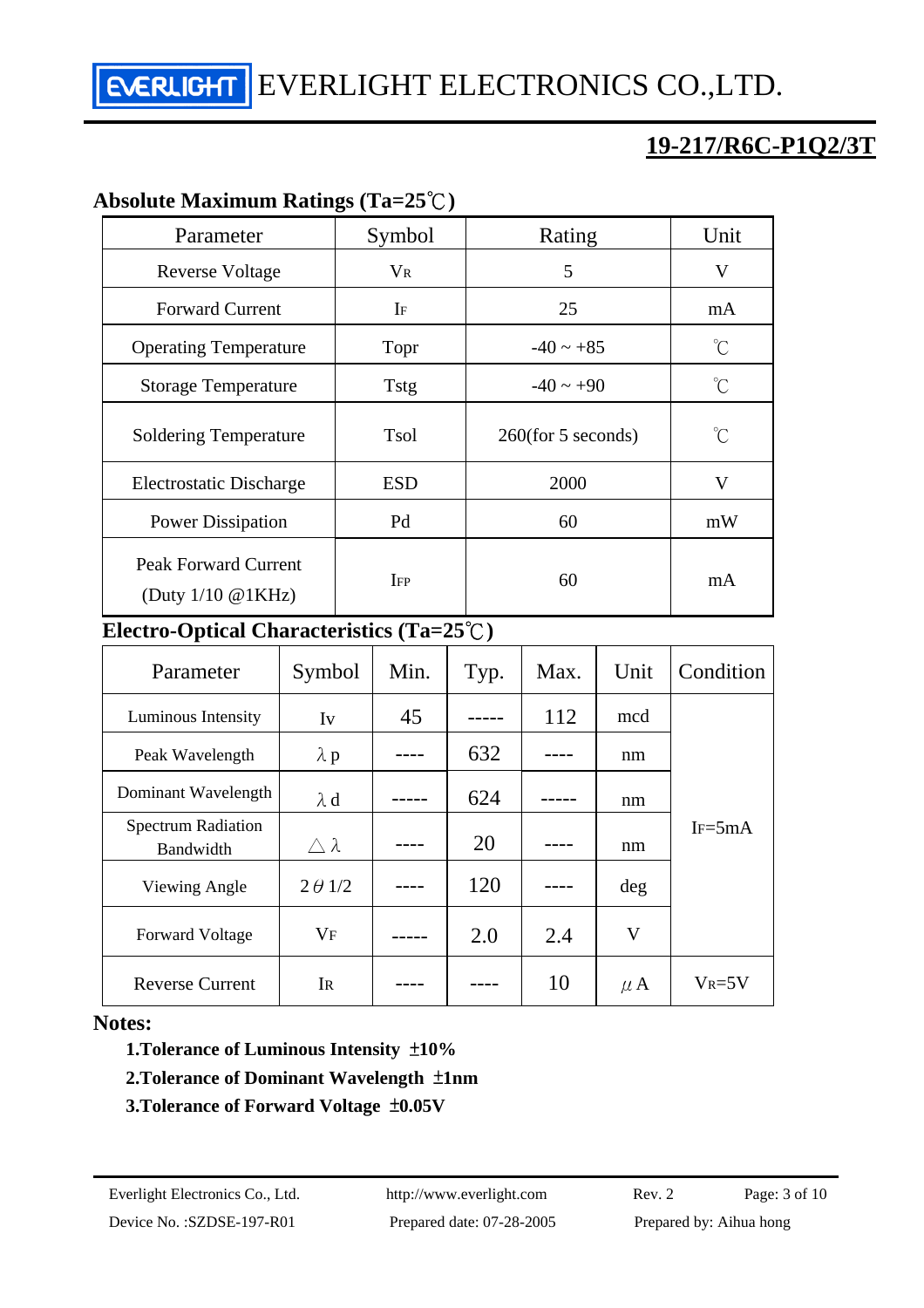## **19-217/R6C-P1Q2/3T**

## **Bin Rang Of Luminous Intensity**

| <b>Bin</b>     | Min  | Max  | Unit | Condition |
|----------------|------|------|------|-----------|
| P <sub>1</sub> | 45.0 | 57.0 | mcd  | $IF=5mA$  |
| P <sub>2</sub> | 57.0 | 72.0 |      |           |
|                | 72.0 | 90.0 |      |           |
| O2             | 90.0 | 112  |      |           |

#### **Notes:**

 **1.Tolerance of Luminous Intensity** ±**10%**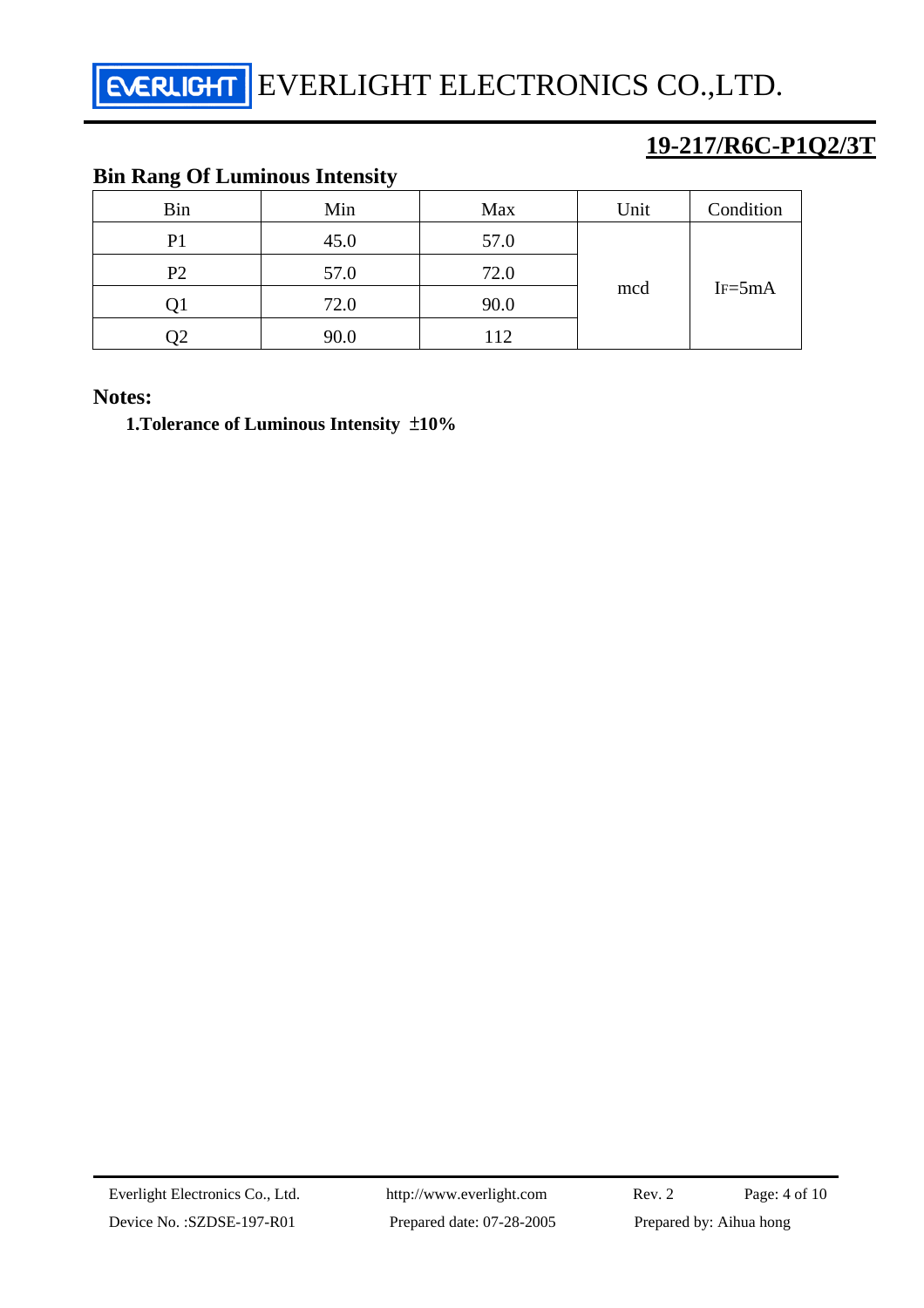## **19-217/R6C-P1Q2/3T**

#### **Typical Electro-Optical Characteristics Curves**

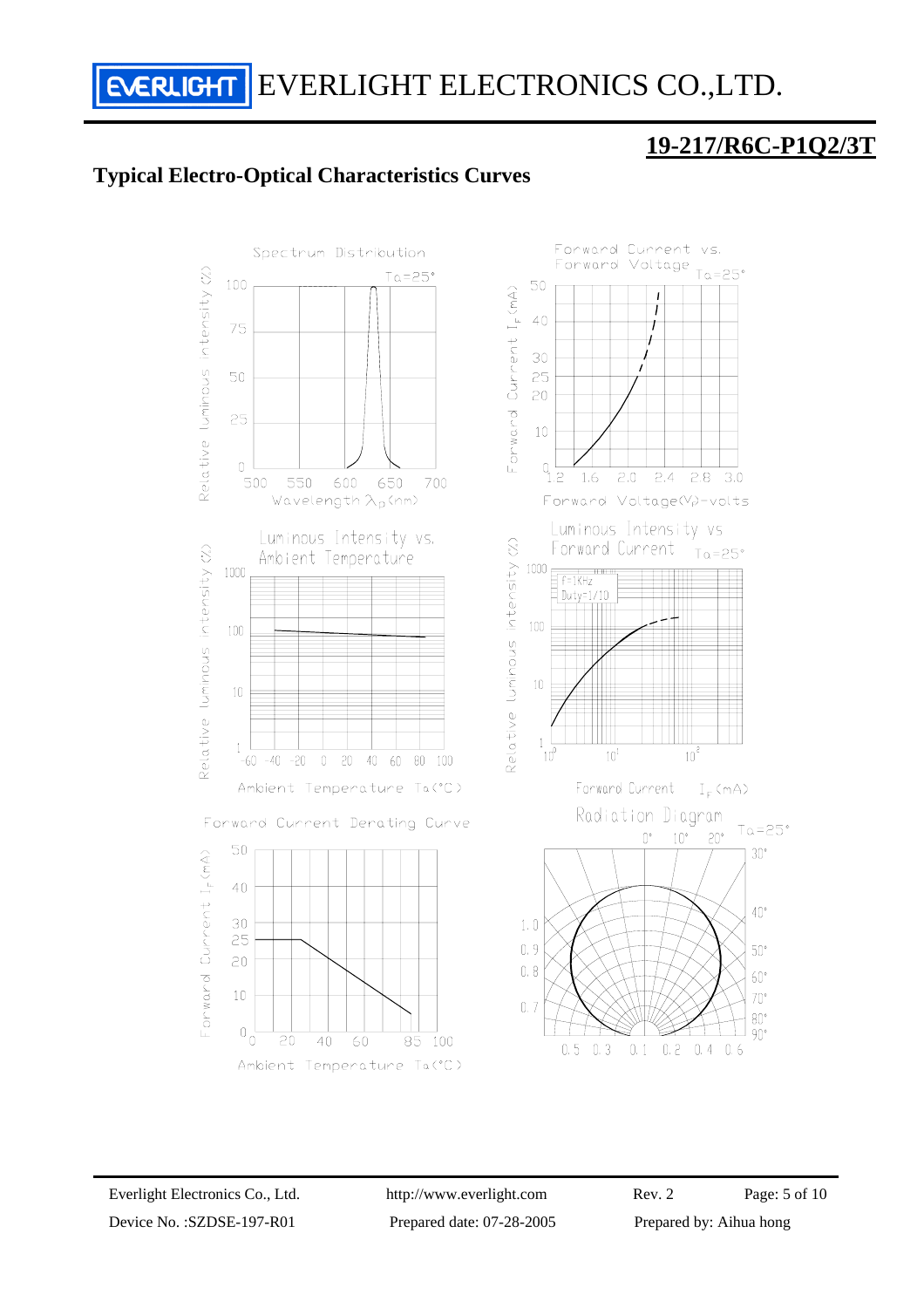#### **Label explanation**

- **CAT: Luminous Intensity Rank**
- **HUE: Dom. Wavelength Rank**
- **REF: Forward Voltage Rank**



#### **Reel Dimensions**



**Note:** The tolerances unless mentioned is  $\pm 0.1$ mm, Unit = mm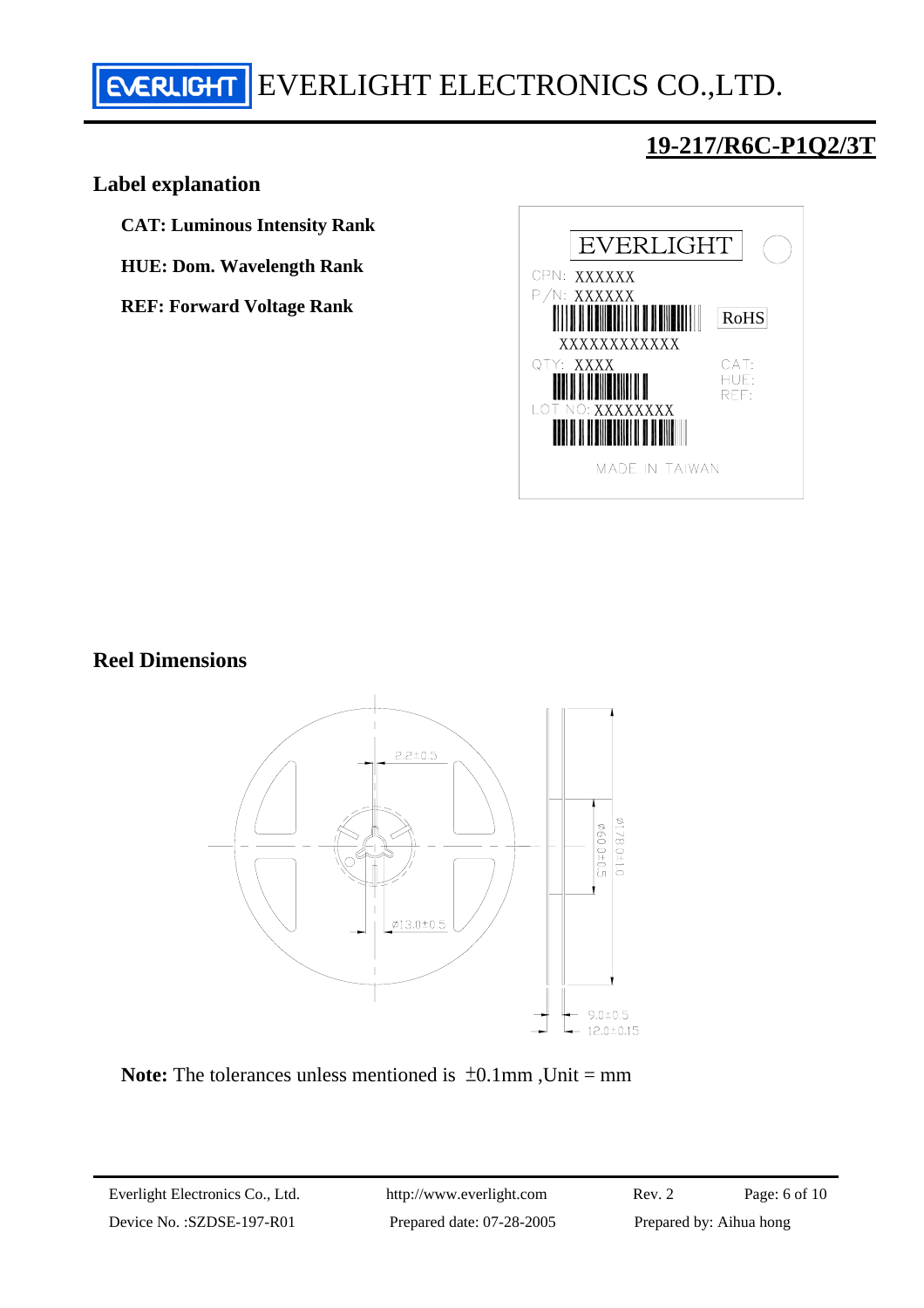## **19-217/R6C-P1Q2/3T**

#### **Carrier Tape Dimensions: Loaded quantity 3000 PCS per reel**



**Note:** The tolerances unless mentioned is ±0.1mm ,Unit = mm

#### **Moisture Resistant Packaging**

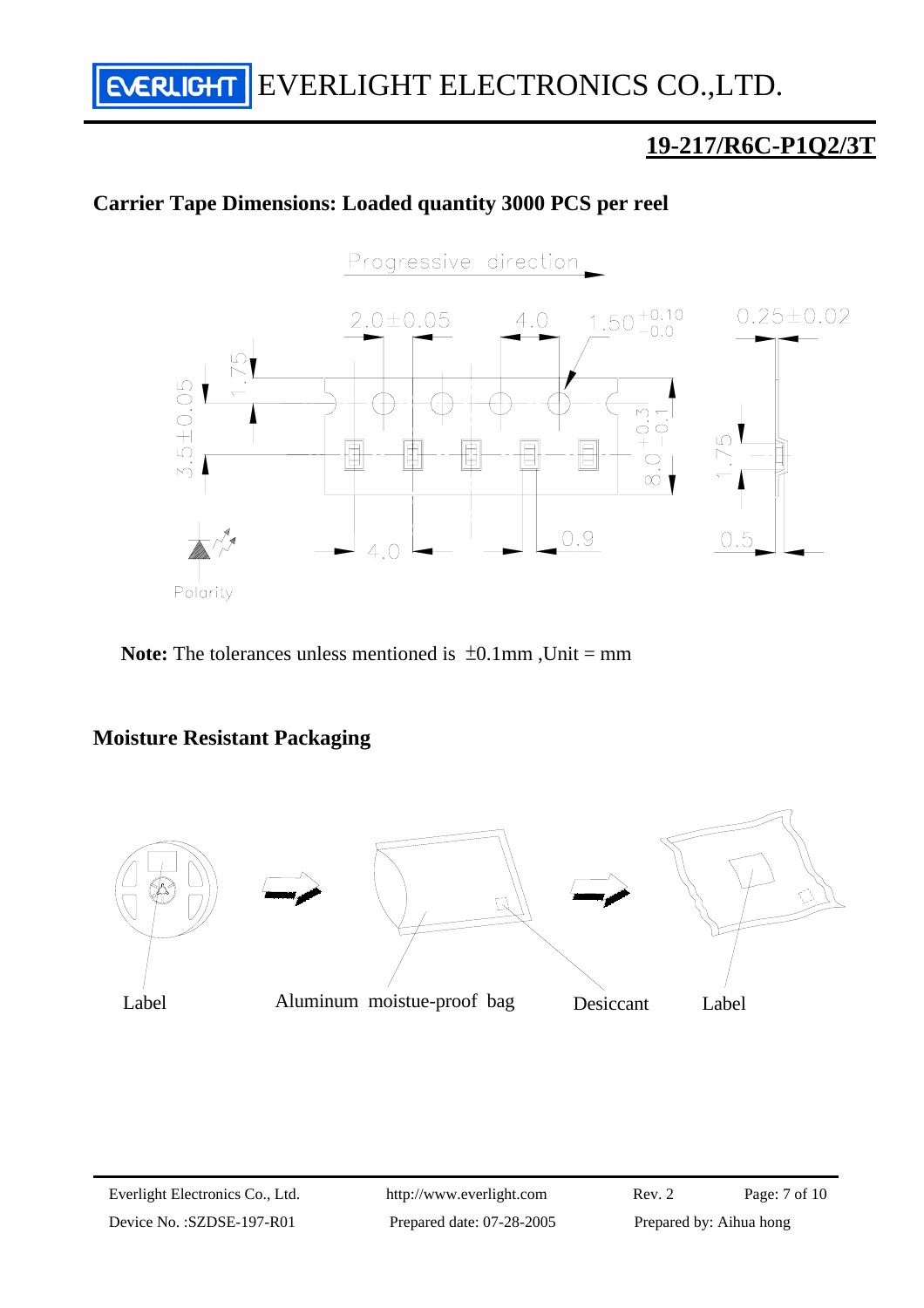## **19-217/R6C-P1Q2/3T**

#### **Reliability Test Items And Conditions**

The reliability of products shall be satisfied with items listed below.

Confidence level: 90%

LTPD:10%

| No.            | Items                                      | <b>Test Condition</b>                                                  | <b>Test</b><br>Hours/Cycles | Sample<br><b>Size</b> | Ac/Re |
|----------------|--------------------------------------------|------------------------------------------------------------------------|-----------------------------|-----------------------|-------|
| $\mathbf{1}$   | <b>Reflow Soldering</b>                    | Temp.: $260^{\circ}$ C $\pm 5^{\circ}$ C<br>Min. 5sec.                 | 6 Min.                      | 22 PCS.               | 0/1   |
| $\overline{2}$ | <b>Temperature Cycle</b>                   | $H: +100^{\circ}C$ 15min<br>$\int$ 5 min<br>$L: -40^{\circ}C$ 15min    | 300 Cycles                  | 22 PCS.               | 0/1   |
| 3              | <b>Thermal Shock</b>                       | $H: +100^{\circ}C$ 5min<br>10 <sub>sec</sub><br>$L: -10^{\circ}C$ 5min | 300 Cycles                  | 22 PCS.               | 0/1   |
| $\overline{4}$ | <b>High Temperature</b><br>Storage         | Temp.: $100^{\circ}$ C                                                 | 1000 Hrs.                   | 22 PCS.               | 0/1   |
| 5              | Low Temperature<br>Storage                 | Temp. : $-40^{\circ}$ C                                                | 1000 Hrs.                   | 22 PCS.               | 0/1   |
| 6              | DC Operating Life                          | $IF = 20 mA$                                                           | 1000 Hrs.                   | 22 PCS.               | 0/1   |
| $\overline{7}$ | High Temperature /<br><b>High Humidity</b> | $85^{\circ}$ C/85%RH                                                   | 1000 Hrs.                   | 22 PCS.               | 0/1   |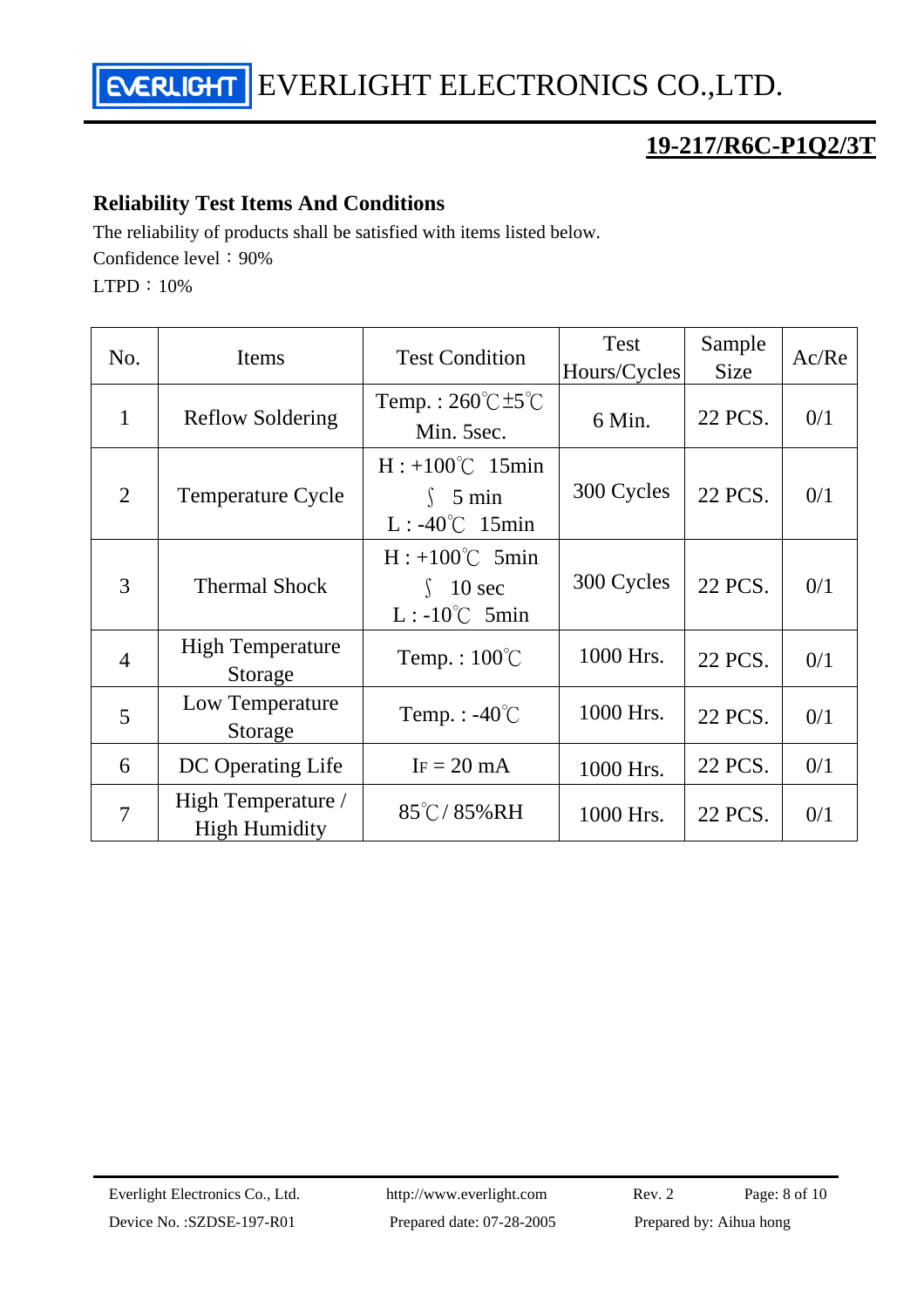#### **Precautions For Use**

1. Over-current-proof

Customer must apply resistors for protection , otherwise slight voltage shift will cause big current change ( Burn out will happen ).

- 2. Storage
	- 2.1 Do not open moisture proof bag before the products are ready to use.
	- 2.2 Before opening the package, the LEDs should be kept at 30℃ or less and 90%RH or less.
	- 2.3 The LEDs should be used within a year.
	- 2.4 After opening the package, the LEDs should be kept at  $30^{\circ}$  or less and  $70\%$  RH or less.
	- 2.5 The LEDs should be used within 168 hours (7 days) after opening the package.
	- 2.6 If the moisture absorbent material (silica gel) has faded away or the LEDs have exceeded the storage time, baking treatment should be performed using the following conditions. Baking treatment : 60±5℃ for 24 hours.
- 3. Soldering Condition
- 3.1 Pb-free solder temperature profile



- 3.2 Reflow soldering should not be done more than two times.
- 3.3 When soldering, do not put stress on the LEDs during heating.
- 3.4 After soldering, do not warp the circuit board.